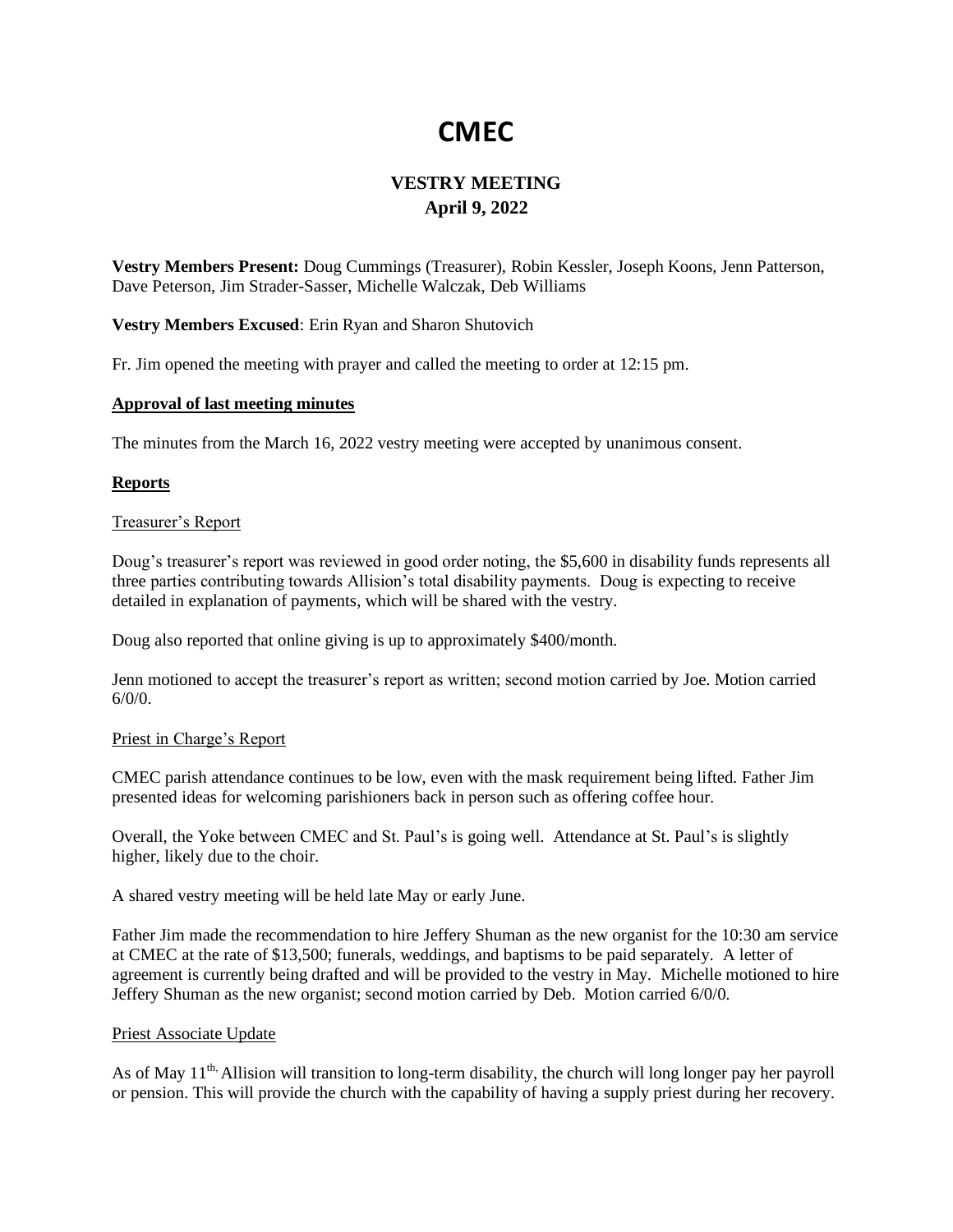Father Jim suggested securing Kate Herrington as a supply priest, she has recently covered at CMEC and St. Paul's. Dave motioned to hire Kate Herrington as a supply priest through June; second motion carried by Michelle. Motion carried 6/0/0.

# Senior Warden's Report

Dave continues to attend the weekly CMEC/St. Pau's leadership meetings. No further updates provided.

# Junior Warden's Report

Lezzer's has contacted Michelle to work on repairing the Pine Street door.

The baptismal font in the rectory yard will be switched with the one currently in the back of the church.

Diehl's Contracting will evaluate the lock on the front door of the rectory to determine what repairs are needed.

Michelle and Fr. Jim will coordinate time to have Leighow's evaluate the rectory's heating and air. At Doug's recommendation she will also have Leighow's evaluate the church's boiler, which is aging.

The vestry recommended having the Jr. Warden contact the Danville Bourgh office to place a permanent handicap sign near the East Market street entrance.

Michelle continues to pick up supplies for Ukraine on Tuesday's, she reminded everyone to only purchase items on the list, due to the shipping costs.

# **Committee Chair Reports**

Mission and Outreach – No updates.

Joe asked for an explanation on how Mission and Outreach handles requests. Father Jim explained Mission and Outreach has a budget of \$33,000; all approvals/requests are handled through the Mission and Outreach committee.

# **Hospitality**

A card and gift card were sent to Mrs. Martinson on behalf of CMEC.

Easter cards have been mailed to four parish shut ins.

Coffee hour will be started again in the near future, date TBD.

A May Day lunch is scheduled for May  $1<sup>st</sup>$  and will also be used as a welcome to our new organist. The vestry agreed to hold a 10:30 only service. Dave will announce on Facebook and send an email to CMEC parishioners. Robin will coordinate food and refreshments.

Finance - No further updates.